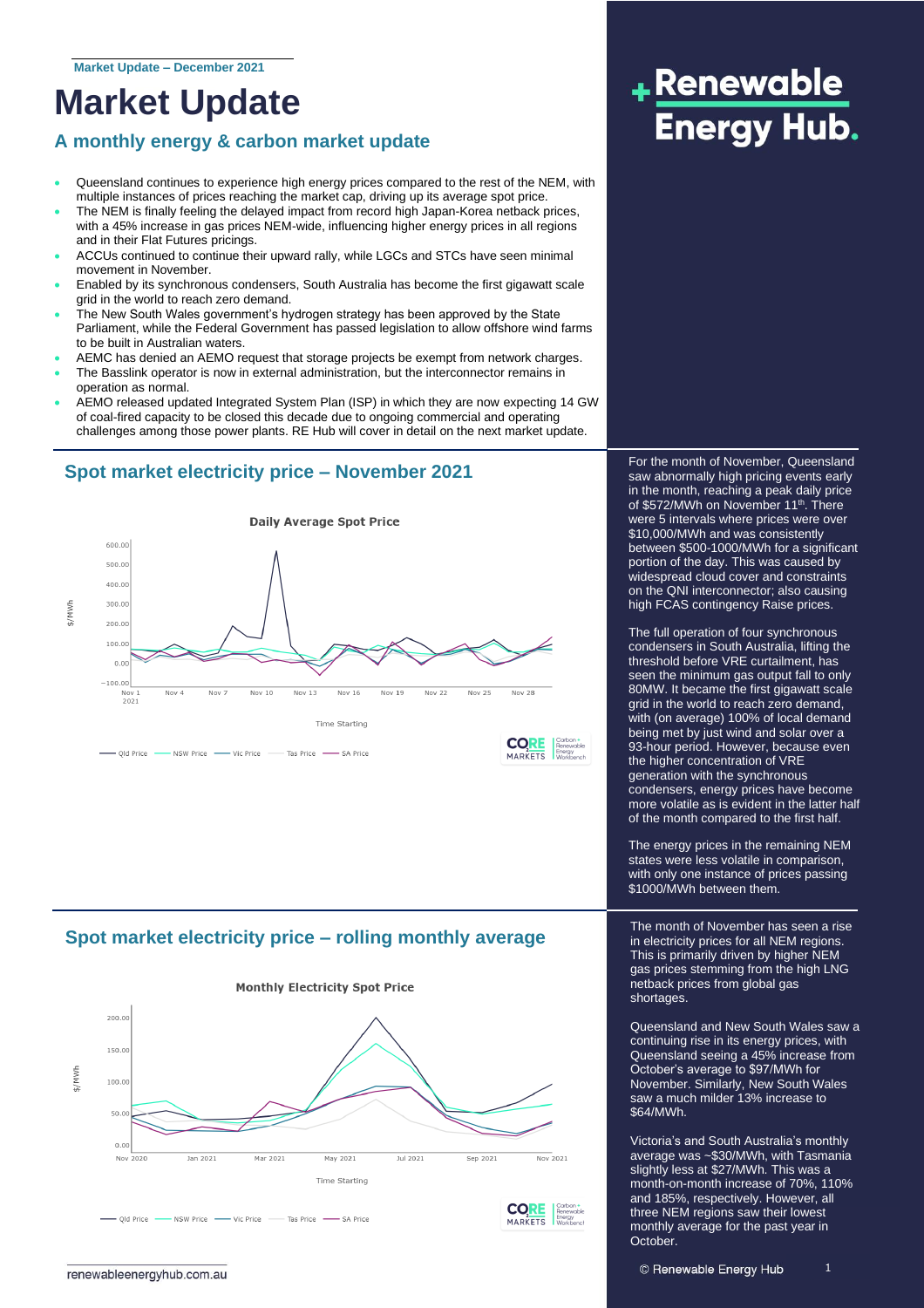#### **Futures contracts – past 12 months**



**East coast gas prices – past 12 months**



## +Renewable **Energy Hub.**

Flat Futures contracts for 2022 were initially stable for most of November before prices rose to new annual highs for all states except Victoria. As previously alluded to, the shortage in global gas supplies is placing upward pressure on gas prices and is being reflected in Futures pricing for all NEM regions.

Queensland rose most sharply through November from \$67/MWh to an annual high of \$77/MWh.

New South Wales futures pricing was holding steady for most of the month, but saw an upwards movement, influenced by Queensland due to their shared interconnectors, to end the month on an annual high of \$73/MWh from its previous month of \$67/MWh.

South Australia saw its 2022 Futures rise to an annual high of \$61/MWh, up from \$54/MWh at the start of the month.

Victoria rose from \$48/MWh at the start of the month to end on \$54/MWh, slightly short of its current annual high of \$56/MWh seen in July.

The daily gas spot price NEM wide has significantly increased by 45% over the course of November; the 7-day moving averages have increased by \$3-5/GJ.

Queensland saw its 7-day moving average end at \$11.9/GJ from its initial \$8.8/GJ at the start of November. New South Wales saw had the highest 7-day moving average of \$14.4/GJ, up from \$9.1/GJ. This was highly influenced from an abnormally high \$24/GJ gas pricing on November 24<sup>th</sup>. Victoria saw its 7-day average increase from initially \$8.5/GJ to \$12/GJ by month's end. Similarly, South Australia saw a similar price increase from \$8.7/GJ to \$12.8/GJ.

The increase in NEM gas prices is not unexpected given the dramatic increase in Japan-Korea LNG netback prices over the last several months. The netback prices have plateaued from its previous high of \$39/GJ last month to \$35.5/GJ for November. Given the continuing gas shortage in Europe, and delayed manifestation of its impact on NEM gas prices, the NEM may likely increase in the coming months or to likely remain above historical averages well into the foreseeable future.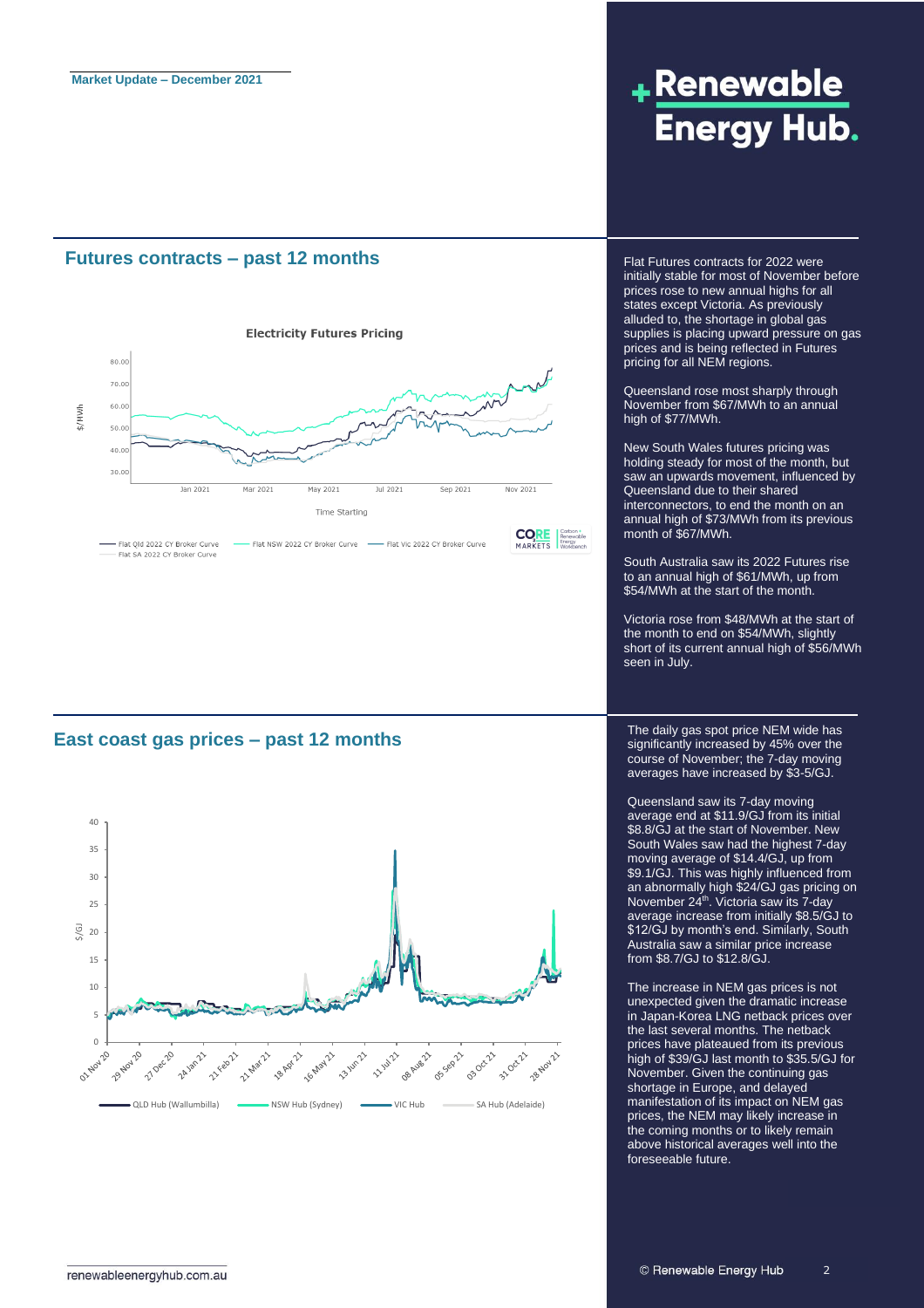#### **Environmental certificates market – ACCUs** ACCU prices have continued their rally,



#### **Environmental certificates market – LGCs**



#### **Environmental certificates market – STCs**



## +Renewable **Energy Hub.**

increasing by 16% from \$35.6/cert to another record high of \$41.5/cert throughout the month of November.

Continued voluntary buying from corporates and investors have been integral to driving ACCU prices higher. Tight supply and increased demand continue to provide forward momentum to ACCU prices passing beyond the \$40/cert milestone.

While not directly impacting ACCU as much as other international carbon markets, the overall positive response from COP26 with agreements on rules for cross-border cooperation has triggered record high prices in compliance and voluntary markets.

Corporate demand for has been a major contributing factor for LGC prices rising across the board in recent months.

November has seen minimal movement across all vintages by 4% or less. Cal 21,22 saw a slight rise overall rise throughout the month, while the longer vintages have slightly decreased.

| <b>LGCs</b>   | Curve | Last<br>Trade |
|---------------|-------|---------------|
| Spot          | 41.95 | 42.05         |
| <b>Cal 21</b> | 41.85 | 42.50         |
| <b>Cal 22</b> | 39.60 | 40.25         |
| <b>Cal 23</b> | 36.50 | 36.50         |
| <b>Cal 24</b> | 30.75 | 30.50         |
| <b>Cal 25</b> | 21.25 | 21.50         |

STC prices have remained consistently flat for the year, with November seeing virtually no movement at all following the Retailer Q3 surrender deadline at the end of October.

STC prices shifted from \$38.95/cert to \$39.05/cert throughout the month of November.

Supply chain challenges around components to rooftop Solar installs still remain from both shipping delays due to soaring shipping costs and reduced production out of China from its recent power crisis.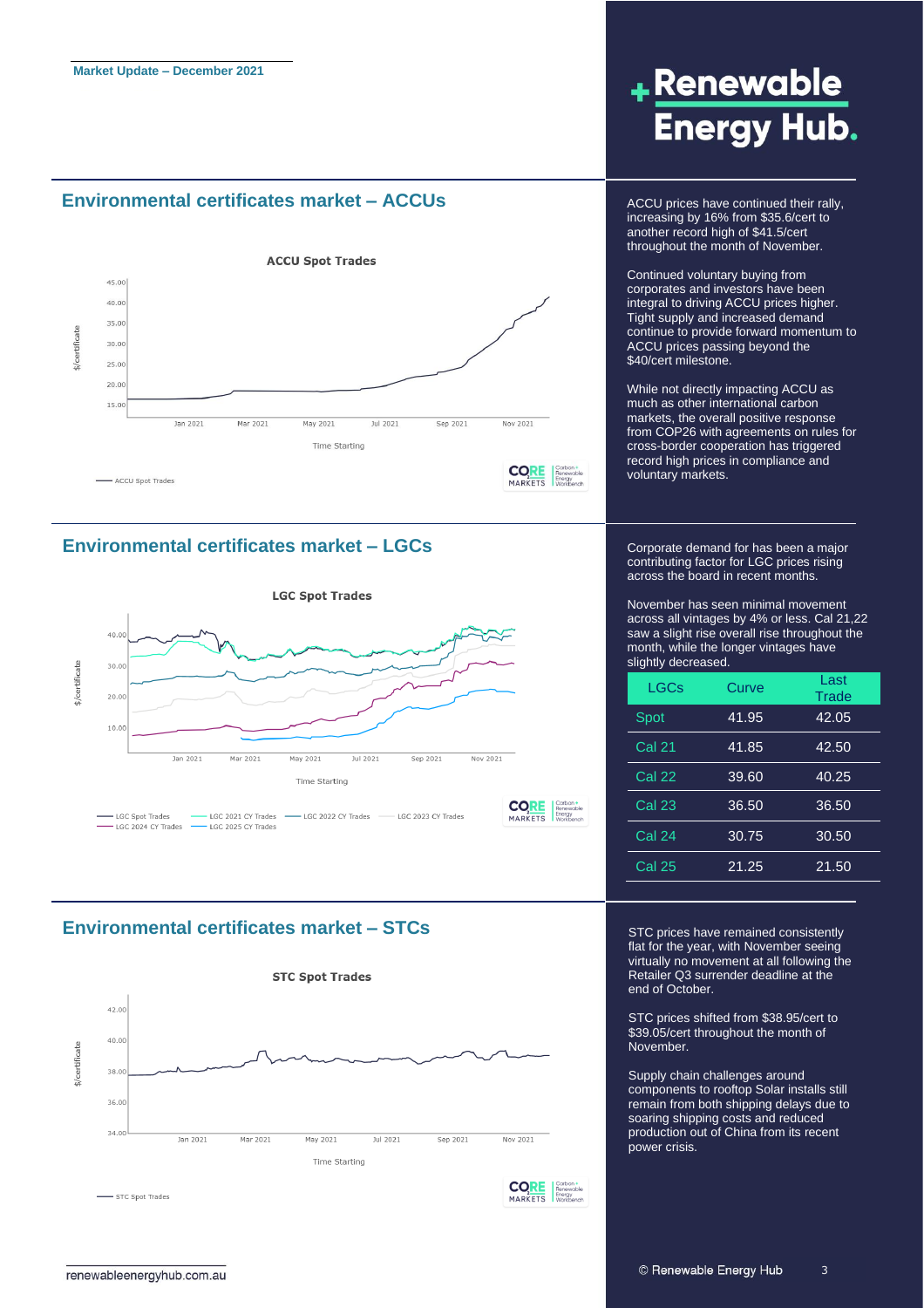#### **Feature: COP26 Glasgow Highlights** COP26 brought together 120 world leaders



## <u>+Renewable</u> **Energy Hub.**

and 40,000 participants together in Glasgow. The Glasgow Climate Pact calls on 197 countries to report their progress towards more keeping the 1.5 °C Paris Agreement target viable at COP27 in Egypt next year. While limiting global warming to 1.5 °C remains possible, announced pledges fell short of this ambition but only time will tell.

Coal was a hotly debated topic and COP26 saw the first climate agreement explicitly planning to reduce coal use and how it would be "phased-down" by countries. Over 40 countries agreed to the shift away from coal.

The other main development was addressing the financing of climate action in developing countries by developed countries with calls to increase support for developing countries and to better mobilise climate finance to achieve the goals of the Paris Agreement.

Surprisingly, the United States and China pledged to boost climate cooperation over the next decade in a joint declaration and reiterated their commitments to limit warming to 1.5 °C There were also pledges to end deforestation by 2030 and the sale of internal combustion engines by 2040. Many smaller commitments were also made, such as the Beyond Oil and Gas Alliance setting an end date for national oil and gas exploration and extraction. Moreover, 100 countries agreed to cut methane emissions – a greenhouse gas 25 $\times$  more potent than CO<sub>2</sub> in trapping heat by 2030.